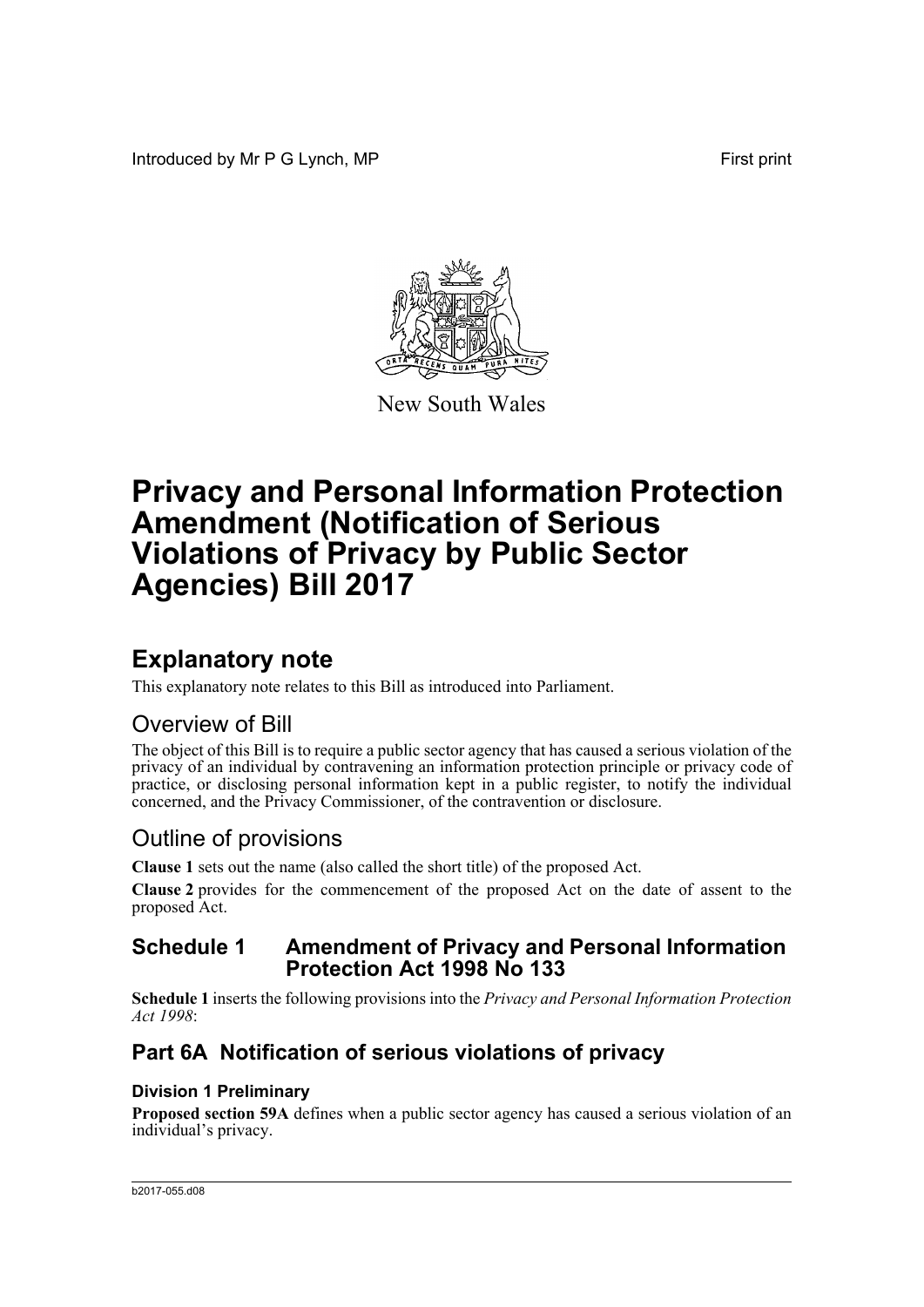Privacy and Personal Information Protection Amendment (Notification of Serious Violations of Privacy by Public Sector Agencies) Bill 2017 [NSW] Explanatory note

**Proposed section 59B** lists the matters that must be taken into consideration by a public sector agency, or by the Privacy Commissioner, when determining whether or not the agency has caused a serious violation of privacy.

### **Division 2 Notification of serious violations of privacy**

**Proposed section 59C** requires public sector agencies to notify individuals about any serious violations of their privacy caused by the agencies.

**Proposed section 59D** requires public sector agencies to notify the Privacy Commissioner about any serious violations of privacy they have caused.

**Proposed section 59E** requires public sector agencies to make an assessment of any suspected serious violation of privacy they have caused.

### **Division 3 Privacy Commissioner may require notification**

**Proposed section 59F** provides for the Privacy Commissioner to direct public sector agencies to notify serious violations of privacy they have caused.

**Proposed section 59G** requires a public sector agency to comply with any such direction from the Privacy Commissioner.

### **Division 4 Exemptions**

**Proposed section 59H** provides for the Privacy Commissioner to declare a violation of privacy to be exempt from the operation of the proposed Part.

**Proposed section 59I** exempts public sector agencies that have taken remedial action from the operation of the proposed Part.

**Proposed section 59J** exempts law enforcement agencies from the operation of the proposed Part, in some circumstances.

**Proposed section 59K** exempts public sector agencies from the operation of the proposed Part in relation to a disclosure that is prohibited by other legislation.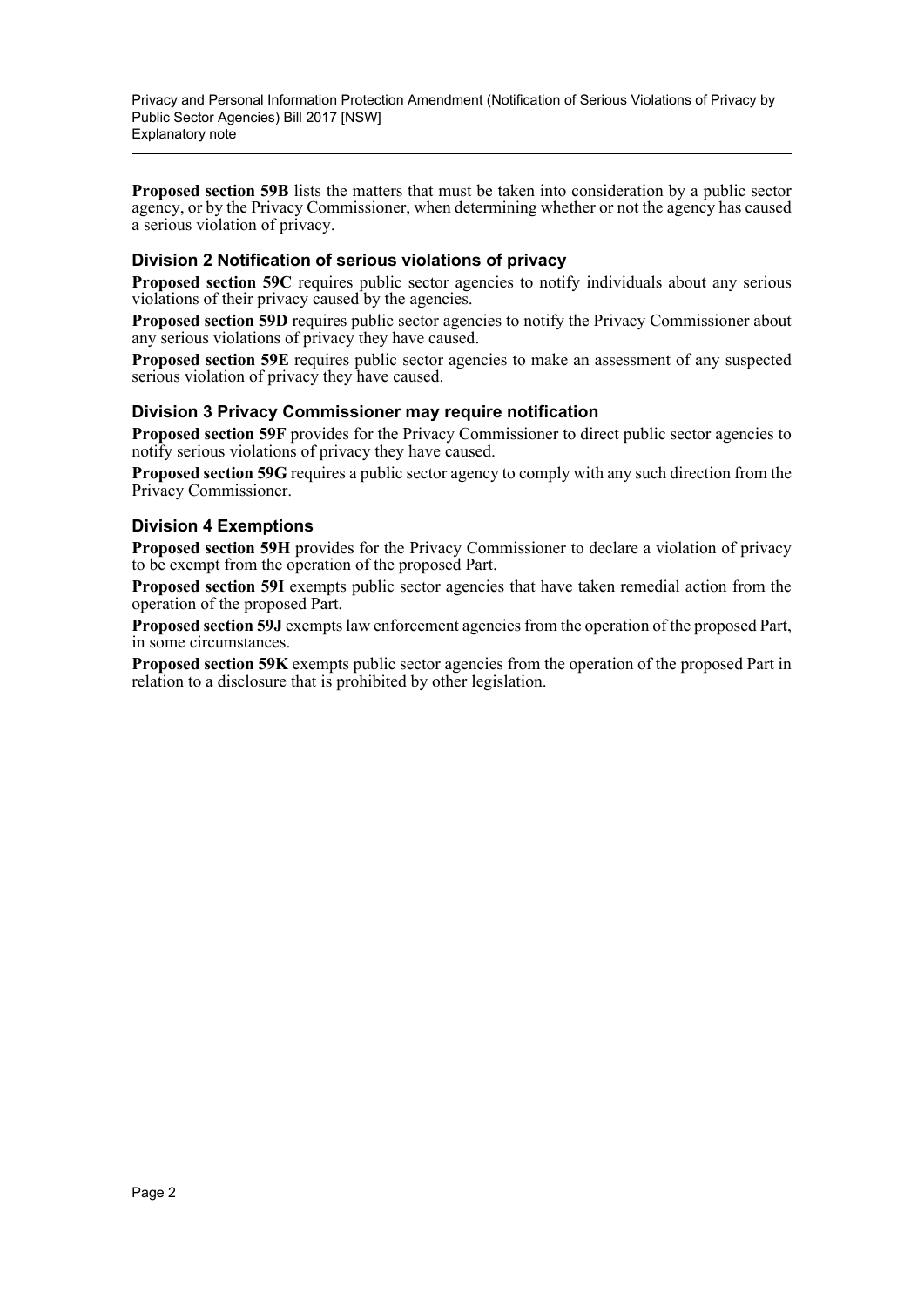Introduced by Mr P G Lynch, MP First print



New South Wales

# **Privacy and Personal Information Protection Amendment (Notification of Serious Violations of Privacy by Public Sector Agencies) Bill 2017**

# **Contents**

| <b>Schedule 1</b> | Amendment of Privacy and Personal Information Protection Act<br>1998 No 133 |      |
|-------------------|-----------------------------------------------------------------------------|------|
|                   | Commencement                                                                |      |
|                   | Name of Act                                                                 |      |
|                   |                                                                             | Page |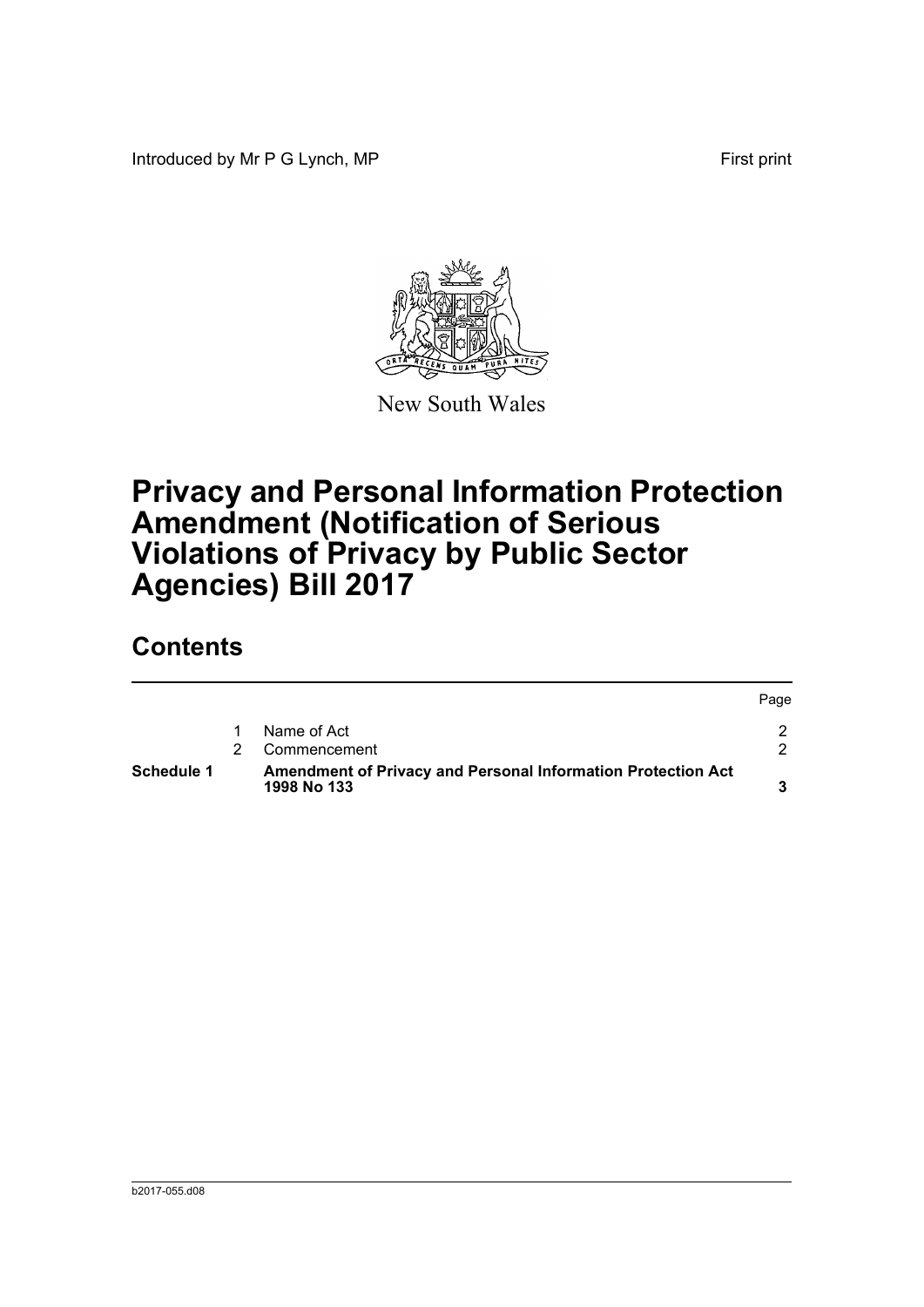

New South Wales

# **Privacy and Personal Information Protection Amendment (Notification of Serious Violations of Privacy by Public Sector Agencies) Bill 2017**

No , 2017

## **A Bill for**

An Act to amend the *Privacy and Personal Information Protection Act 1998* to require public sector agencies that cause a serious violation of an individual's privacy to notify the individual and the Privacy Commissioner.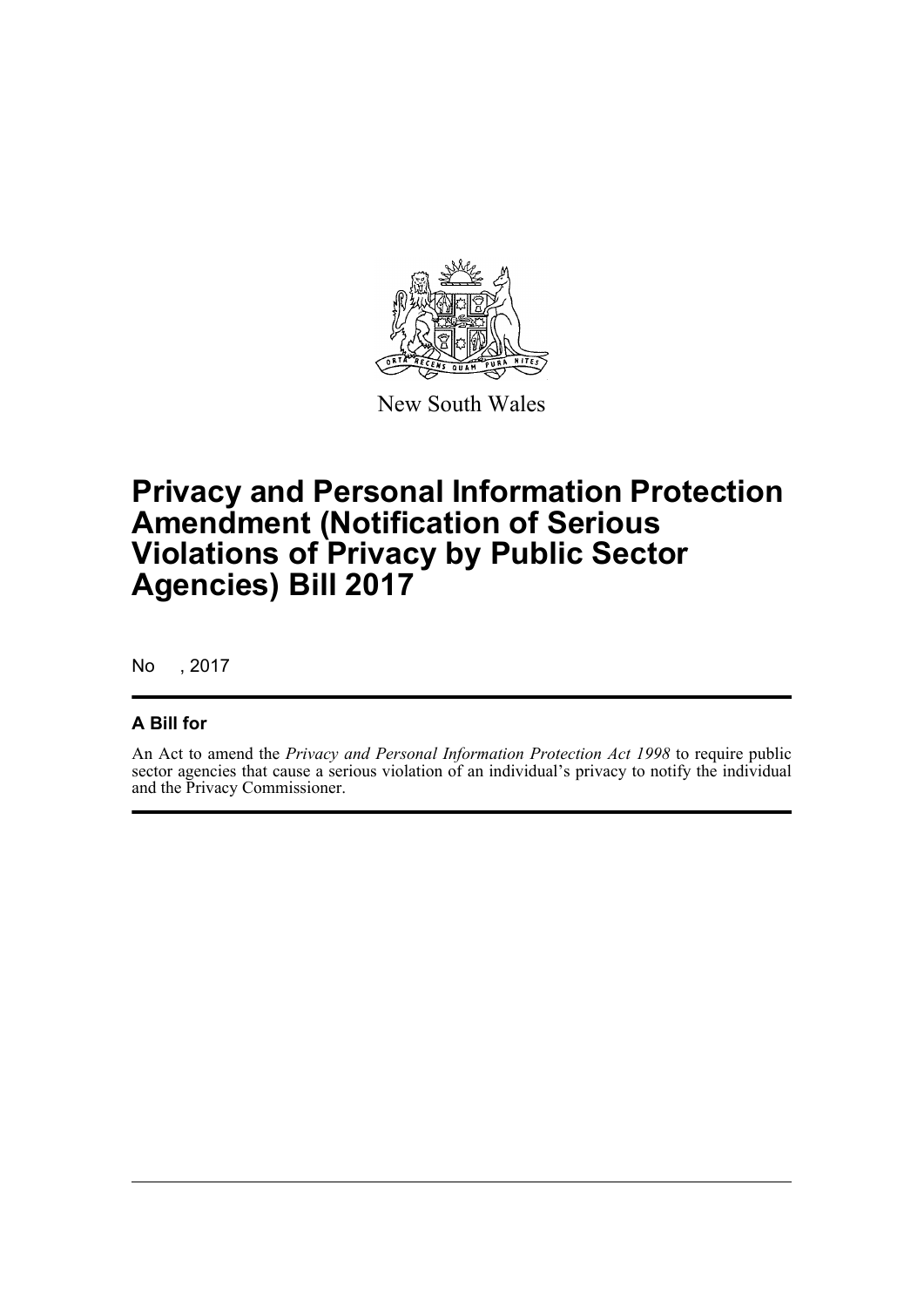Privacy and Personal Information Protection Amendment (Notification of Serious Violations of Privacy by Public Sector Agencies) Bill 2017 [NSW]

<span id="page-4-1"></span><span id="page-4-0"></span>

| The Legislature of New South Wales enacts: |                                                                                                                                                              |                    |  |  |
|--------------------------------------------|--------------------------------------------------------------------------------------------------------------------------------------------------------------|--------------------|--|--|
|                                            | Name of Act                                                                                                                                                  |                    |  |  |
|                                            | This Act is the Privacy and Personal Information Protection Amendment<br>(Notification of Serious Violations of Privacy by Public Sector Agencies) Act 2017. | $\mathcal{A}$<br>4 |  |  |
|                                            | <b>Commencement</b>                                                                                                                                          | 5                  |  |  |
|                                            | This Act commences on the date of assent to this Act.                                                                                                        | 6                  |  |  |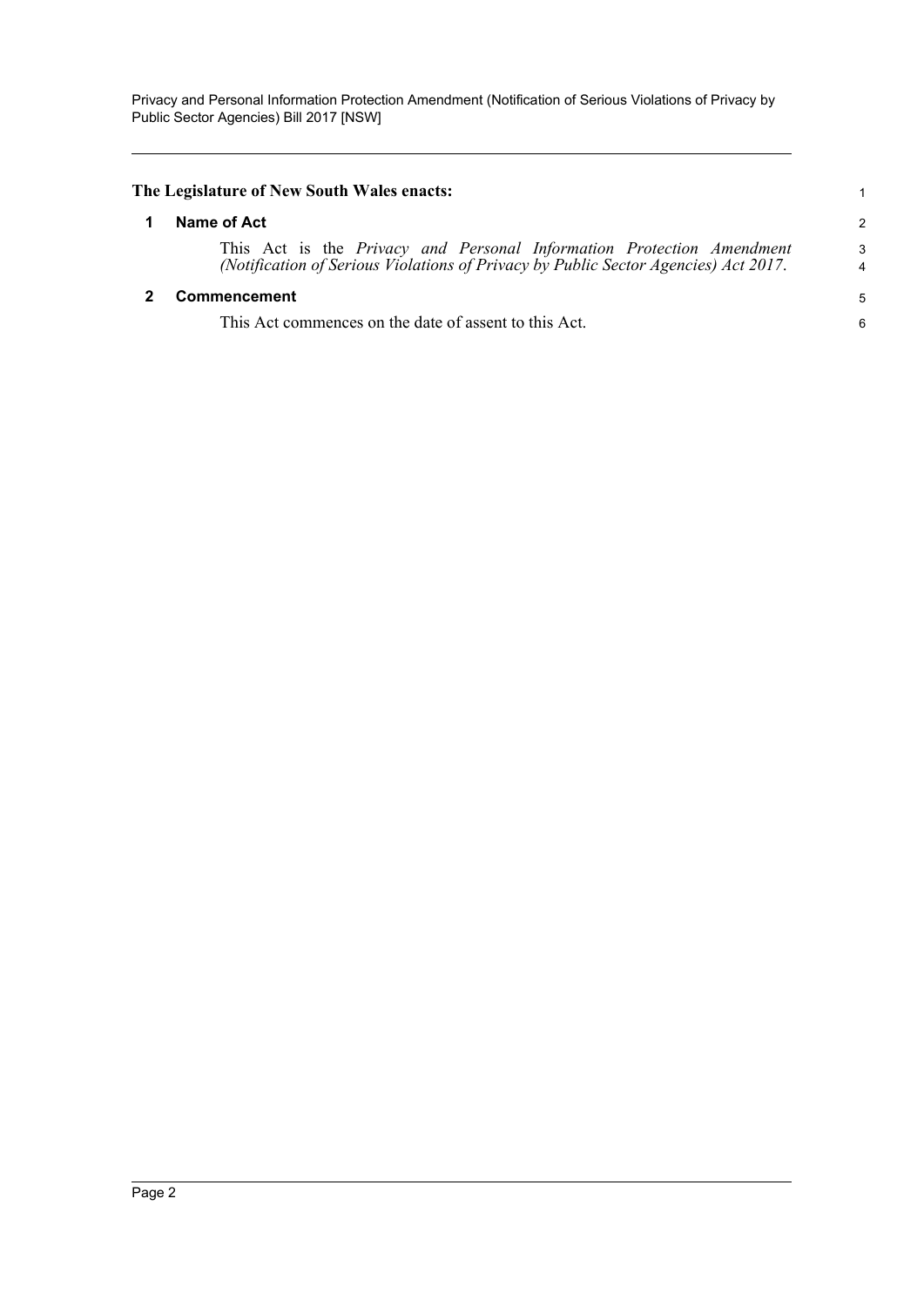<span id="page-5-0"></span>

| <b>Schedule 1</b> |                      | <b>Amendment of Privacy and Personal Information</b><br><b>Protection Act 1998 No 133</b> |                                                                                                                                                                                                                                                                                                                                                                                                      | $\mathbf{1}$<br>2                |
|-------------------|----------------------|-------------------------------------------------------------------------------------------|------------------------------------------------------------------------------------------------------------------------------------------------------------------------------------------------------------------------------------------------------------------------------------------------------------------------------------------------------------------------------------------------------|----------------------------------|
| Part 6A           |                      |                                                                                           |                                                                                                                                                                                                                                                                                                                                                                                                      | 3<br>4                           |
|                   | Insert after Part 6: |                                                                                           |                                                                                                                                                                                                                                                                                                                                                                                                      |                                  |
|                   |                      |                                                                                           | Part 6A Notification of serious violations of privacy                                                                                                                                                                                                                                                                                                                                                | 5                                |
|                   | <b>Division 1</b>    |                                                                                           | <b>Preliminary</b>                                                                                                                                                                                                                                                                                                                                                                                   | 6                                |
| 59A               |                      |                                                                                           | Meaning of "causes a serious violation of an individual's privacy"                                                                                                                                                                                                                                                                                                                                   | 7                                |
|                   |                      |                                                                                           | For the purposes of this Part, a public sector agency causes a serious violation<br><i>of an individual's privacy if:</i>                                                                                                                                                                                                                                                                            | 8<br>9                           |
|                   |                      | (a)                                                                                       | the agency contravenes an information protection principle or privacy<br>code of practice that applies to the agency, or discloses personal<br>information kept in a public register, and                                                                                                                                                                                                            | 10<br>11<br>12                   |
|                   |                      | (b)                                                                                       | a reasonable person would conclude that the contravention or disclosure<br>has resulted, or would be likely to result in, a serious violation of, or<br>interference with, the privacy of an individual to whom the information<br>relates.                                                                                                                                                          | 13<br>14<br>15<br>16             |
| 59B               | manner               |                                                                                           | Matters to be considered in determining if privacy has been violated in serious                                                                                                                                                                                                                                                                                                                      | 17<br>18                         |
|                   |                      |                                                                                           | The following matters are to be taken into consideration by a public sector<br>agency, or by the Privacy Commissioner, for the purposes of determining<br>whether an act or omission has resulted, or is likely to result in, a serious<br>violation of, or interference with, the privacy of an individual:                                                                                         | 19<br>20<br>21<br>22             |
|                   |                      | (a)                                                                                       | the kind of information involved,                                                                                                                                                                                                                                                                                                                                                                    | 23                               |
|                   |                      | (b)                                                                                       | the sensitivity of the information,                                                                                                                                                                                                                                                                                                                                                                  | 24                               |
|                   |                      | (c)                                                                                       | the persons, or the kinds of persons, who have obtained, or who could<br>obtain, the information,                                                                                                                                                                                                                                                                                                    | 25<br>26                         |
|                   |                      | (d)                                                                                       | whether the information is protected by one or more security measures,<br>and, if it is protected, the likelihood that any of those security measures<br>could be overcome,                                                                                                                                                                                                                          | 27<br>28<br>29                   |
|                   |                      | (e)                                                                                       | in the case of a security technology or methodology designed to make<br>the information unintelligible or meaningless to persons who are not<br>authorised to obtain the information that was used in relation to the<br>information—the likelihood that other persons have obtained, or could<br>obtain, information or knowledge required to circumvent the security<br>technology or methodology, | 30<br>31<br>32<br>33<br>34<br>35 |
|                   |                      | (f)                                                                                       | the nature of the harm caused by the violation of, or interference with,<br>the privacy of the individual,                                                                                                                                                                                                                                                                                           | 36<br>37                         |
|                   |                      | (g)                                                                                       | any other relevant matters.                                                                                                                                                                                                                                                                                                                                                                          | 38                               |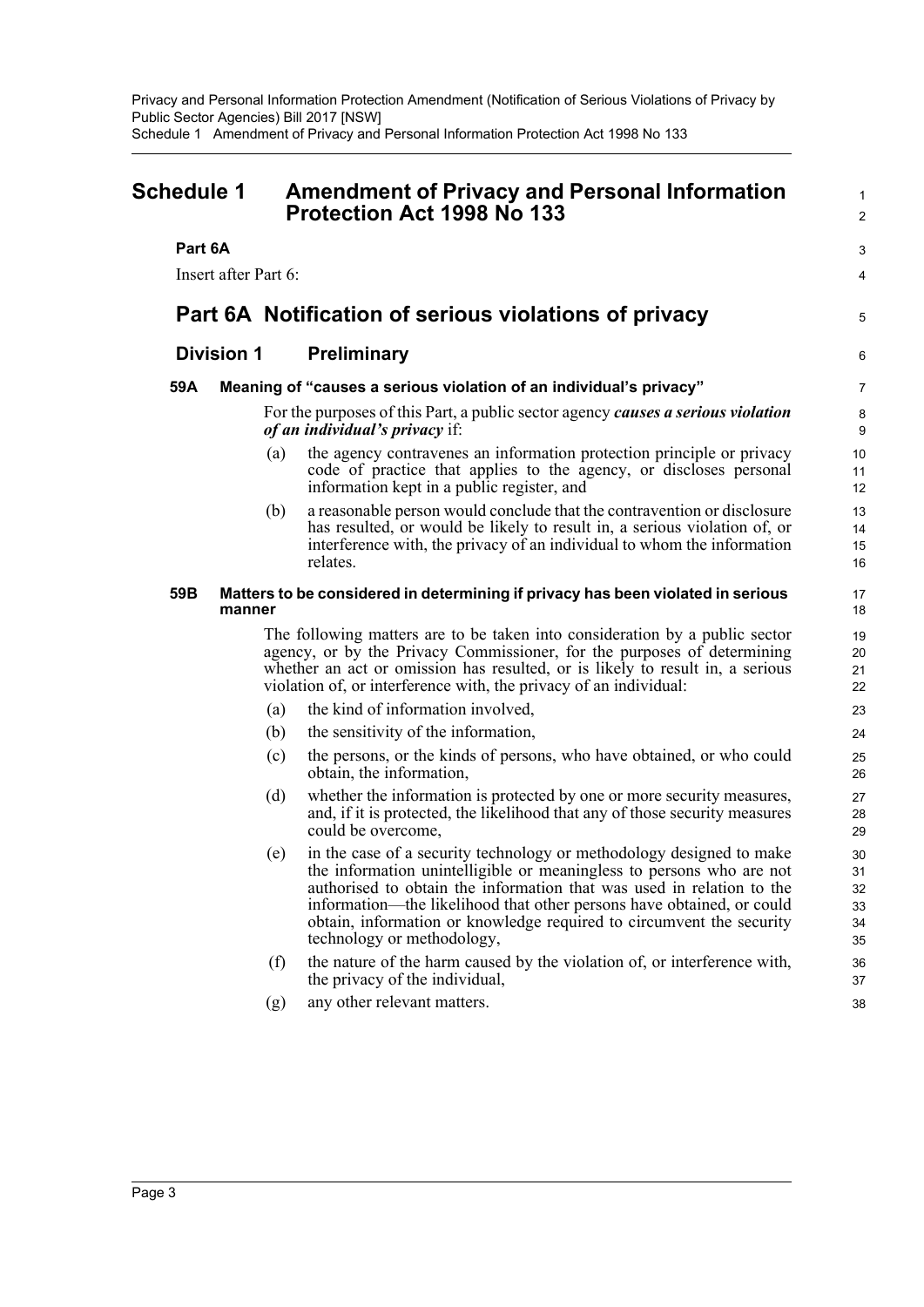## **Division 2 Notification of serious violations of privacy**

### **59C Public sector agencies must notify individuals about any serious violations of their privacy**

(1) A public sector agency must take reasonable steps to notify an individual if the public sector agency has reasonable grounds to believe that it has caused a serious violation of the individual's privacy.

- (2) The notice must include the following information:
	- (a) the name and contact details of the public sector agency,
	- (b) a description of the serious violation of privacy,
	- (c) the kind of information concerned,
	- (d) recommendations about the steps that the individual should take in response to the serious violation of privacy,
	- (e) if the public sector agency has reasonable grounds to believe that one or more other public sector agencies contributed to the violation of privacy—the name and contact details of each such public sector agency.
- (3) If the public sector agency normally communicates with a particular individual using a particular method, the notice may be given using that method.
- (4) If it is not practicable for the public sector agency to notify each of the individuals who are directly affected by the serious violation of privacy, the agency must publish a copy of the notice on the agency's website (if any) and take reasonable steps to publicise the contents of the notice.
- (5) The notice must be given as soon as practicable and, in any case, not more than 15 days after the public sector agency first became aware of the circumstances that gave rise to the serious violation of privacy.

#### **59D Public sector agencies must notify Privacy Commissioner about serious violations of privacy**

- (1) A public sector agency must notify the Privacy Commissioner if the public sector agency has reasonable grounds to believe that it has caused a serious violation of an individual's privacy.
- (2) The notice given to the Privacy Commissioner must be in writing and must include the following information:
	- (a) the name and contact details of the public sector agency,
	- (b) a description of the serious violation of privacy,
	- (c) the kind of information concerned,
	- (d) recommendations about the steps that individuals should take in response to the serious violation of privacy,
	- (e) if the public sector agency has reasonable grounds to believe that one or more other public sector agencies contributed to the violation of privacy—the name and contact details of each such public sector agency.
- (3) The notice must be given as soon as practicable and, in any case, not more than 15 days after the public sector agency first became aware of the circumstances that gave rise to the serious violation of privacy.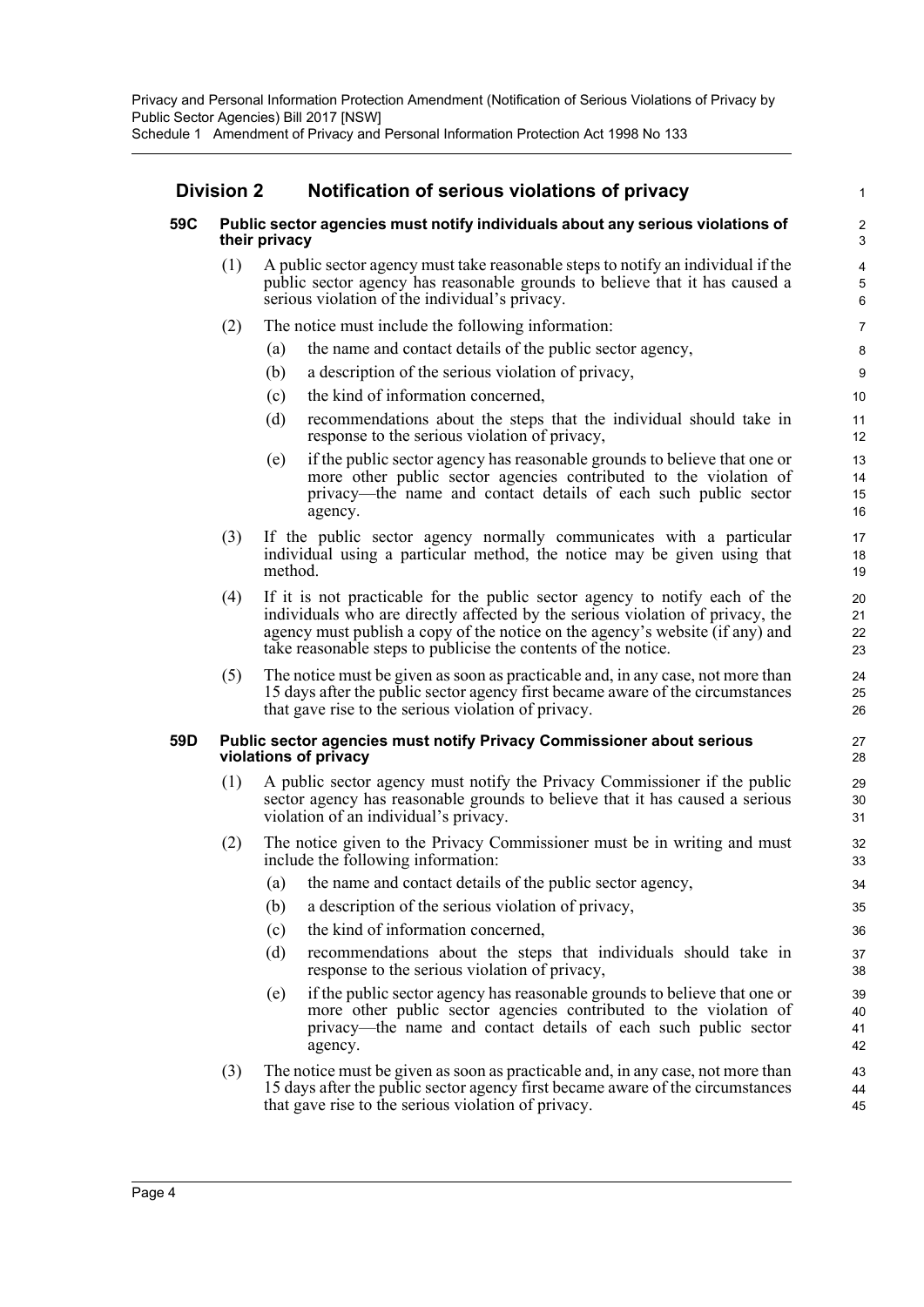Schedule 1 Amendment of Privacy and Personal Information Protection Act 1998 No 133

#### **59E Public sector agencies must make an assessment of any suspected serious violation of privacy**

A public sector agency that has reasonable grounds to believe that it has caused a violation of the privacy of any individual must:

- (a) carry out a reasonable and expeditious assessment of whether there are reasonable grounds to believe that the relevant circumstances amount to a serious violation of privacy caused by the public sector agency, and
- (b) take all reasonable steps to ensure that the assessment is completed within 30 days after becoming aware of the possible violation.

### **Division 3 Privacy Commissioner may require notification**

#### **59F Privacy Commissioner may direct public sector agencies to notify serious violations of privacy**

- (1) The Privacy Commissioner may require a public sector agency to provide information if the Privacy Commissioner has reasonable grounds to believe that the public sector agency has caused a serious violation of privacy or contributed to causing such a violation.
- (2) The direction may also require the public sector agency to:
	- (a) take all steps that are reasonable in the circumstances to notify each of the individuals to whom the relevant information relates of the violation of privacy, or
	- (b) if it is not practicable for the public sector agency to notify each of the individuals who are at risk from the serious violation of privacy publish a notice about the violation of privacy on the public sector agency's website (if any) and take reasonable steps to publicise the contents of the notice.
- (3) Before giving a direction to a public sector agency under subsection (1), the Privacy Commissioner must invite the public sector agency to make a submission to the Privacy Commissioner in relation to the direction within the period specified in the invitation and must have regard to any submission made in the specified time.

#### **59G Public sector agency must comply with Privacy Commissioner's direction**

- (1) A public sector agency must comply with a direction under this Division as soon as practicable after the direction is given.
- (2) The following information must be provided to the Privacy Commissioner or to an individual, or published on a website, as the case may be, to comply with a direction:
	- (a) the name and contact details of the public sector agency,
	- (b) a description of the serious violation of privacy that the Privacy Commissioner has reasonable grounds to believe has been caused,
	- (c) the kind of information concerned,
	- (d) recommendations about the steps that individuals should take in response to the serious violation of privacy,
	- (e) any other specified information that relates to the serious violation of privacy.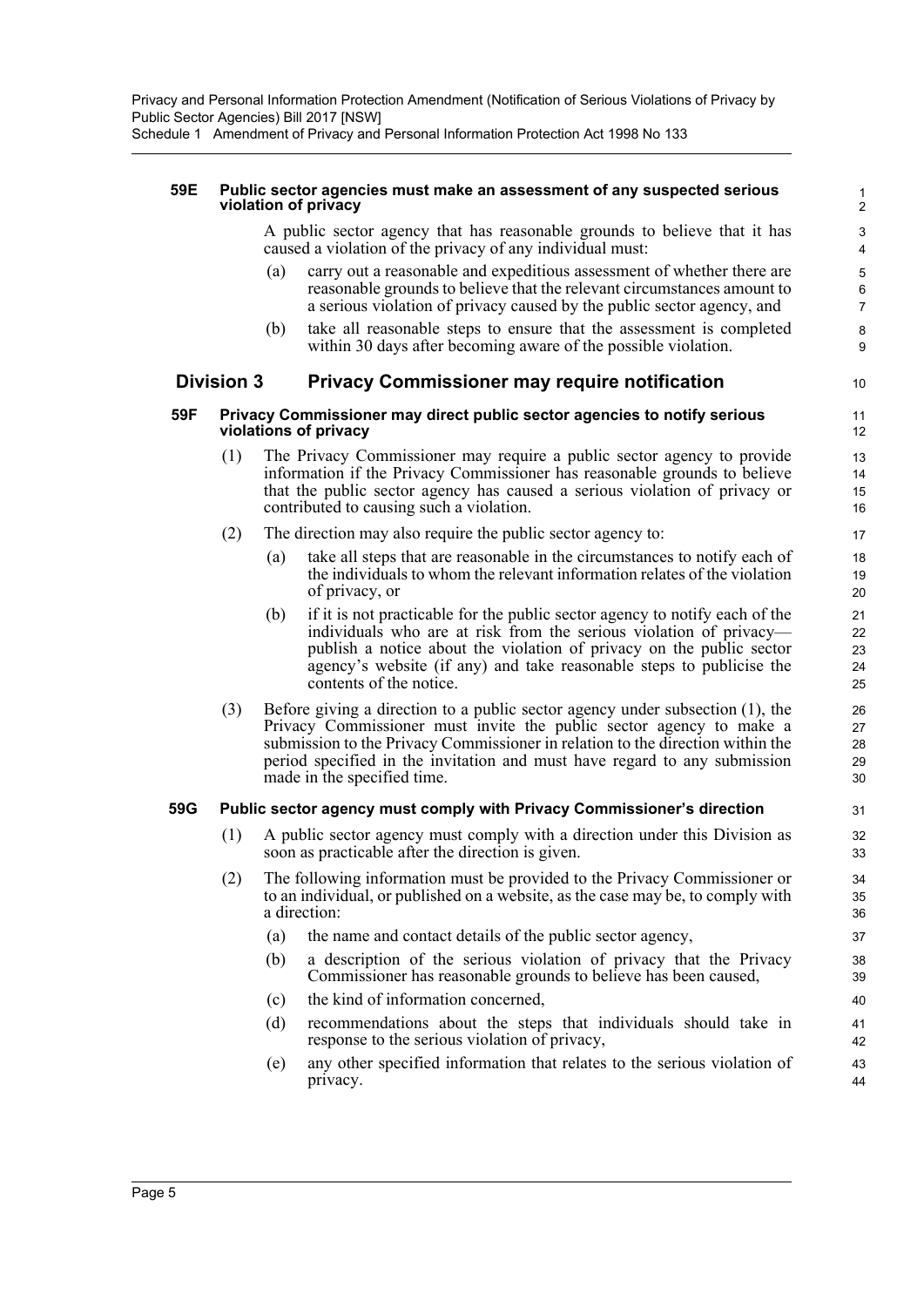(3) If the public sector agency normally communicates with a particular individual using a particular method, the notification to the individual concerned may use that method.

1 2 3

4

## **Division 4 Exemptions**

### **59H Privacy Commissioner may declare a violation of privacy to be exempt**

- (1) The Privacy Commissioner may declare that this Part does not apply in relation to a contravention by a public sector agency of an information protection principle or privacy code of practice that applies to the agency, or to a disclosure by a public sector agency of personal information kept in a public register, if the Privacy Commissioner is satisfied that it is reasonable in the circumstances to do so, having regard to the public interest and any other matter that the Privacy Commissioner considers relevant.
- (2) The Privacy Commissioner may make a declaration under this section:
	- (a) on the Privacy Commissioner's own initiative, or
	- (b) on application made to the Privacy Commissioner by the public sector agency concerned.
- (3) A declaration must be given by written notice to the public sector agency concerned.
- (4) A public sector agency is not required to comply with this Part in relation to a serious violation of an individual's privacy that is the subject of a declaration under this section.

### **59I Exemption if public sector agency has taken certain action**

A contravention of an information protection principle or privacy code of practice, or a disclosure of personal information kept in a public register, by a public sector agency is not a serious violation of, and is taken not to have caused a serious violation of, an individual's privacy if:

- (a) the public sector agency takes action in relation to the contravention or disclosure before the contravention or disclosure results in significant harm to any of the individuals to whom the information relates, and
- (b) as a result of that action, a reasonable person would conclude that the contravention or disclosure would not be likely to result in a serious violation of, or interference with, the privacy of an individual to whom the information relates.

#### **59J Exemption relating to law enforcement**

A public sector agency that is a law enforcement agency is not required to comply with this Part in relation to a contravention of an information protection principle or privacy code of practice that applies to the agency, or a disclosure of personal information kept in a public register, if compliance by the public sector agency would prejudice the agency's law enforcement functions.